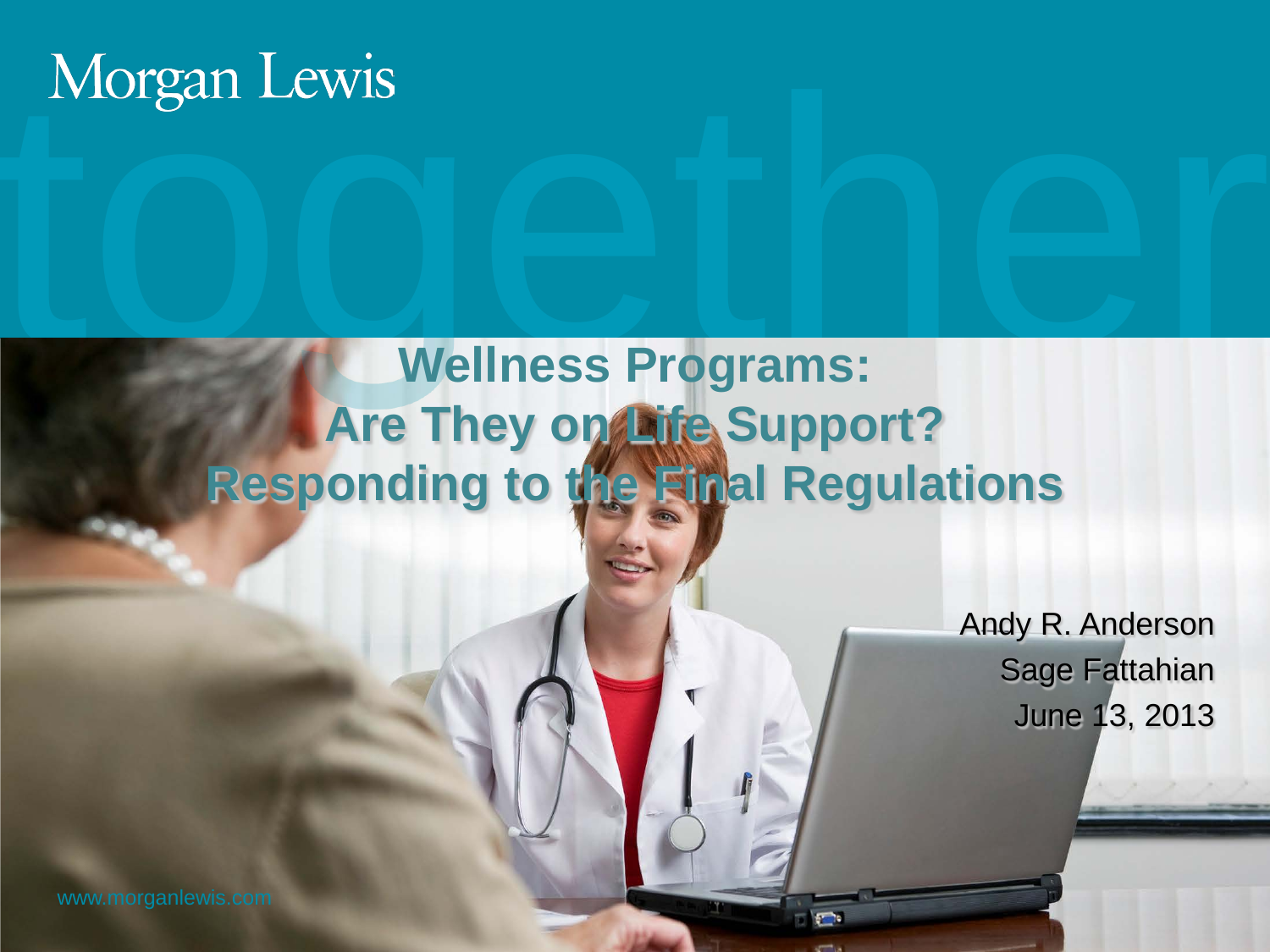### **Background**

- The Patient Protection and Affordable Care Act of 2010
	- Amended by the Health Care and Education Reconciliation Act of 2010 (Reconciliation)
- Jointly referred to as the "Affordable Care Act" (ACA)
- *Flood* of regulatory guidance
- Labor and Employment Webinar (November 2012)
	- [http://www.morganlewis.com/index.cfm/fuseaction/pu](http://www.morganlewis.com/index.cfm/fuseaction/publication.detail/publicationID/9fe6cd46-d3fa-4c63-90ce-02d3d108f254) [blication.detail/publicationID/9fe6cd46-d3fa-4c63-](http://www.morganlewis.com/index.cfm/fuseaction/publication.detail/publicationID/9fe6cd46-d3fa-4c63-90ce-02d3d108f254) [90ce-02d3d108f254](http://www.morganlewis.com/index.cfm/fuseaction/publication.detail/publicationID/9fe6cd46-d3fa-4c63-90ce-02d3d108f254)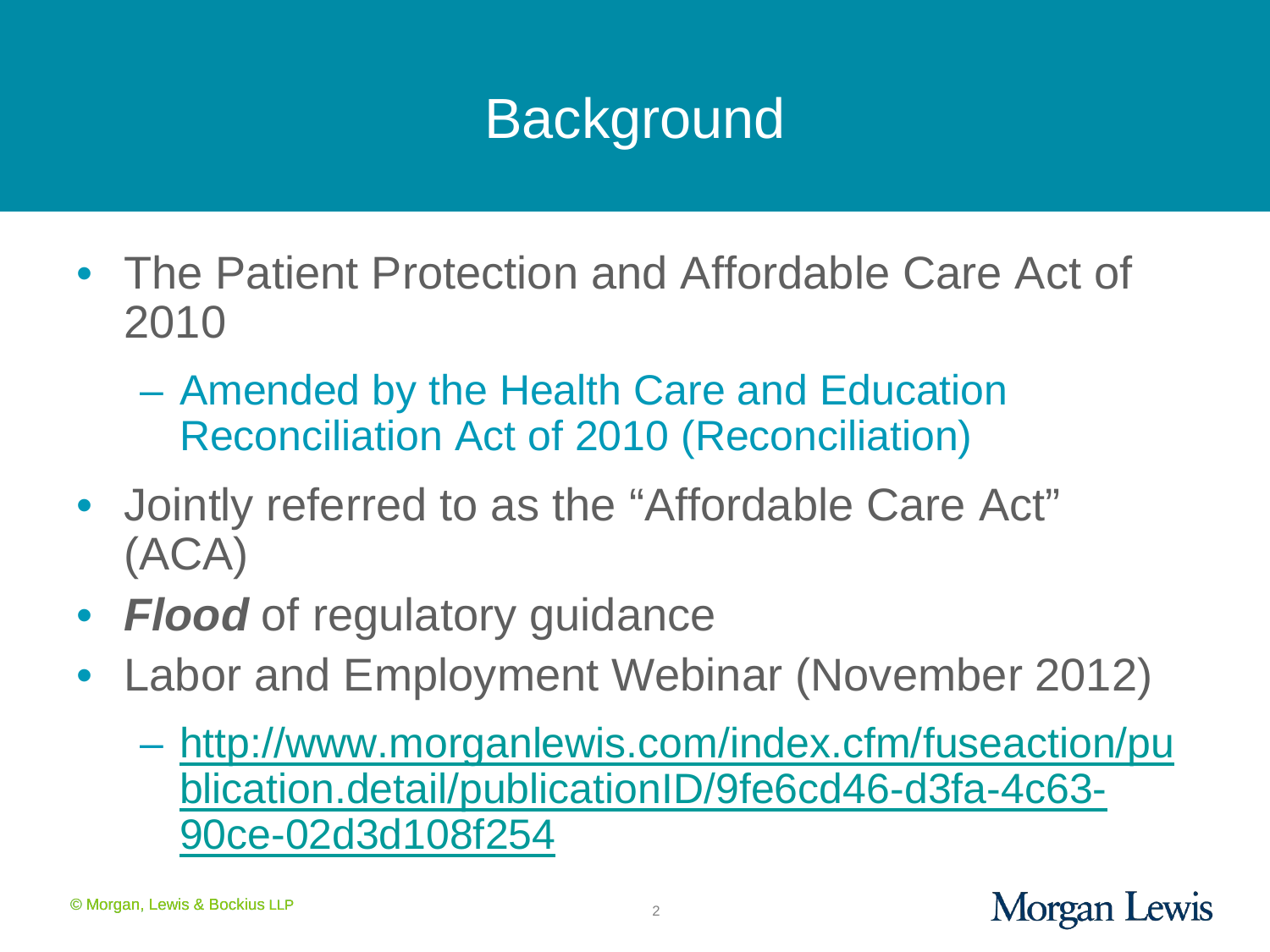#### **Overview**

- Wellness programs are becoming far more prevalent, and encompassing far more designs, than 5-10 years ago
	- Any program designed to promote health or prevent disease
- Spider's web of legal considerations and issues can snare the simplest of wellness programs

– Significant resistance from disability advocates

• A single changed design element can significantly raise, or lower, legal risks

© Morgan, Lewis & Bockius LLP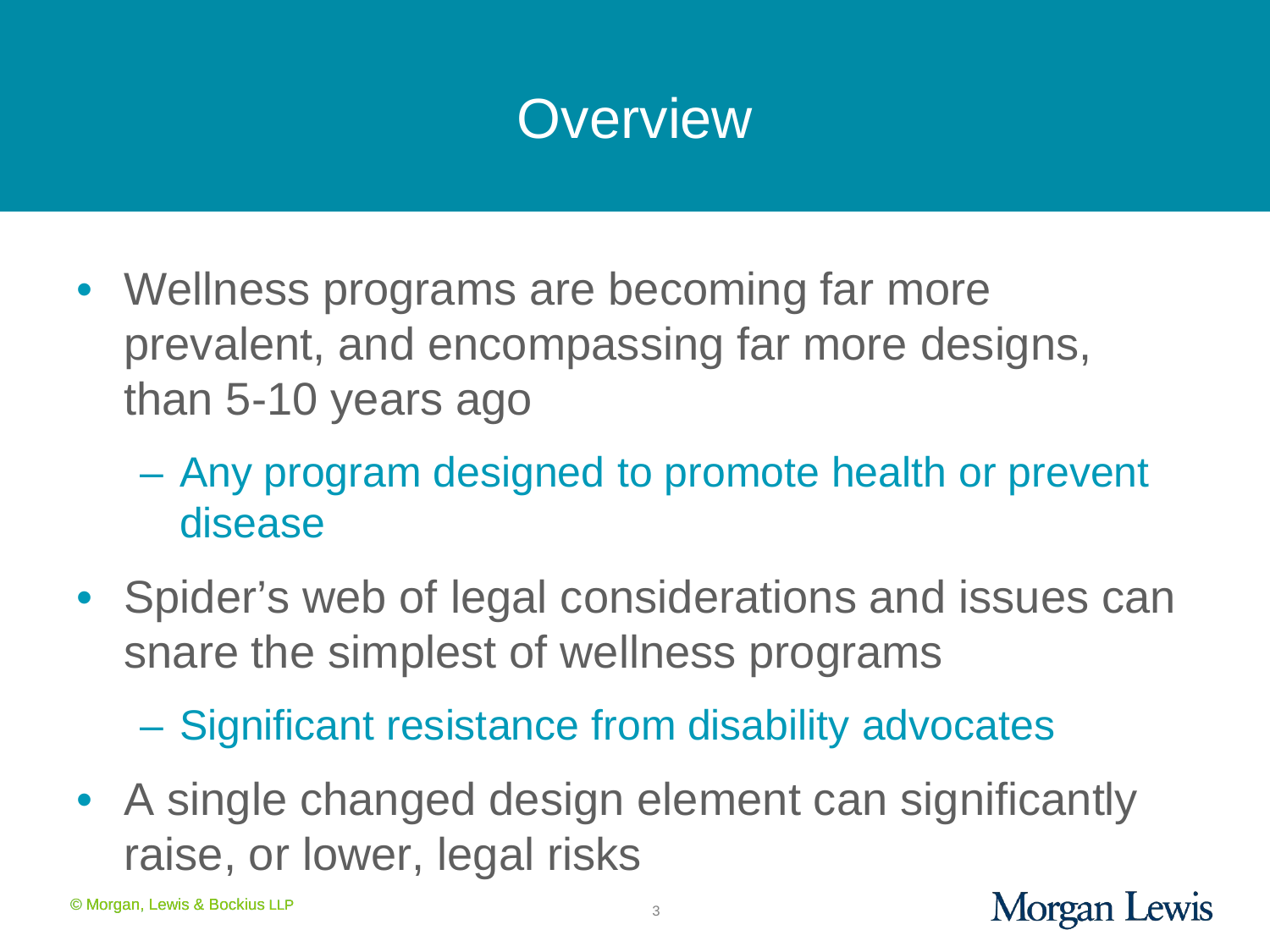#### **Overview**

- Adhering to "PPVH" design approach can diminish legal concerns
- PPVH stands for:
	- Positive
	- Private
	- Voluntary
	- Health Plan

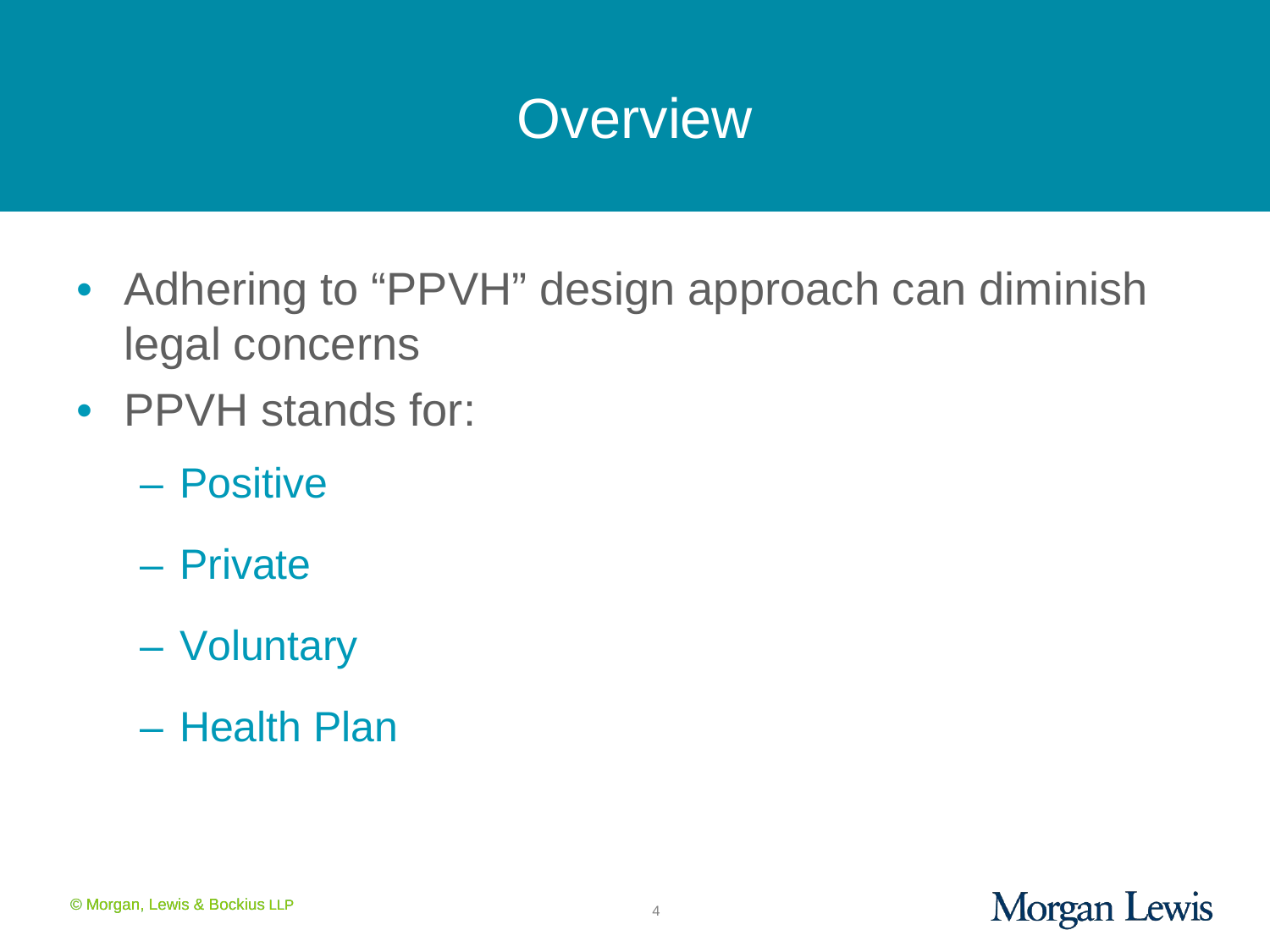### Background: Wellness Programs & HIPAA

- Discriminating in a group health plan on the basis of a health factor is impermissible unless:
	- One of two HIPAA wellness approaches is satisfied:
		- *Participation based*
			- Few detailed rules; available to all
		- *Outcome based*
			- Many facets such as:
				- » Annual opportunity
				- » 20% of COBRA cost cap
				- » Reasonable alternative; clearly communicated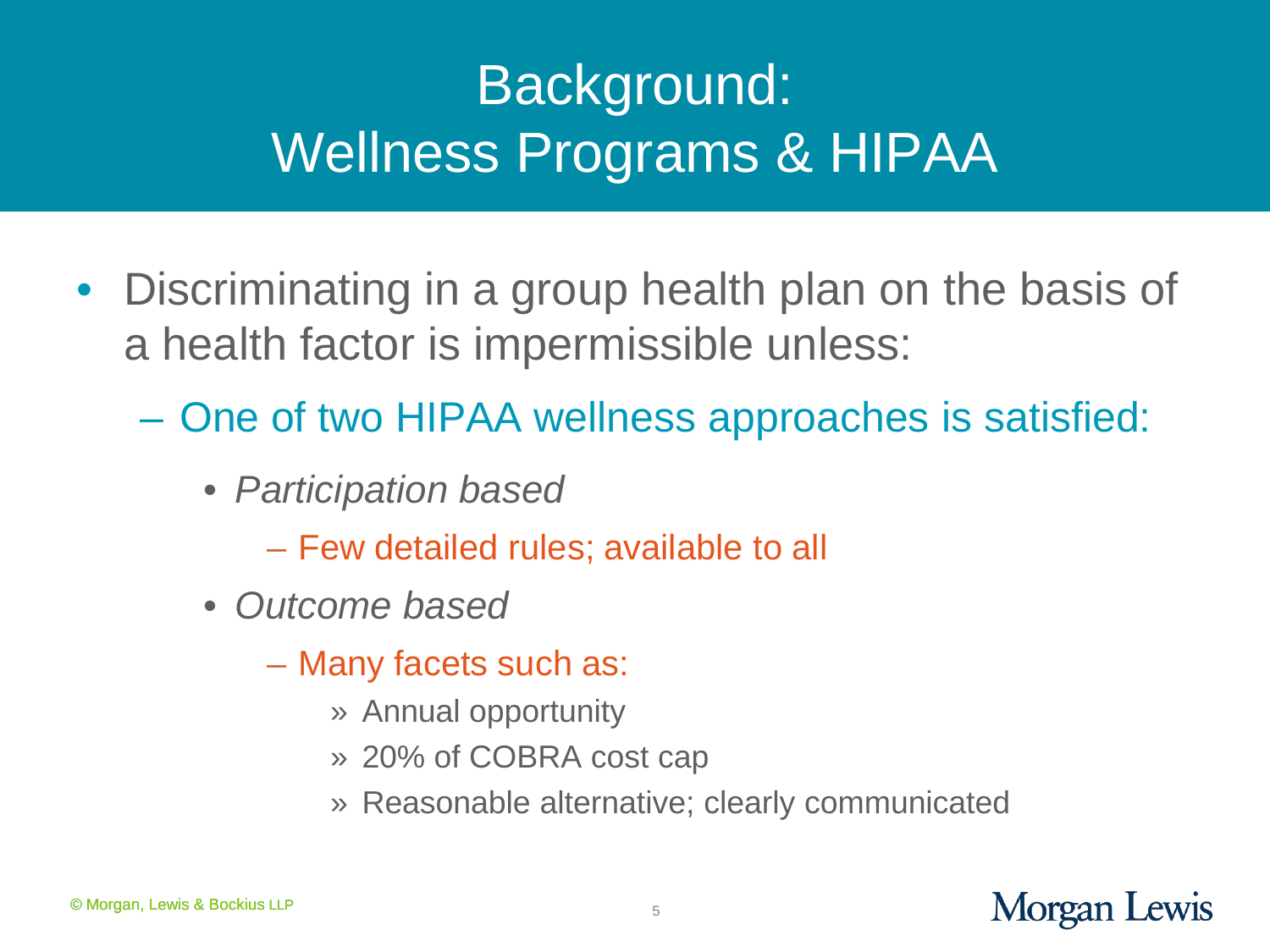### Background: Wellness Programs & HIPAA

- HIPAA privacy rules also come into play
	- Use an independent third party to administer, evaluate, and operate wellness program
	- Treat the third party as a HIPAA Business Associate, sign a Business Associate Agreement, and *never* seek or accept individually identifiable data from the vendor
		- *Probably acceptable to receive payroll-specific enrollment data associated with delivering incentives through premiums*
		- *Consider masking related paystub codes*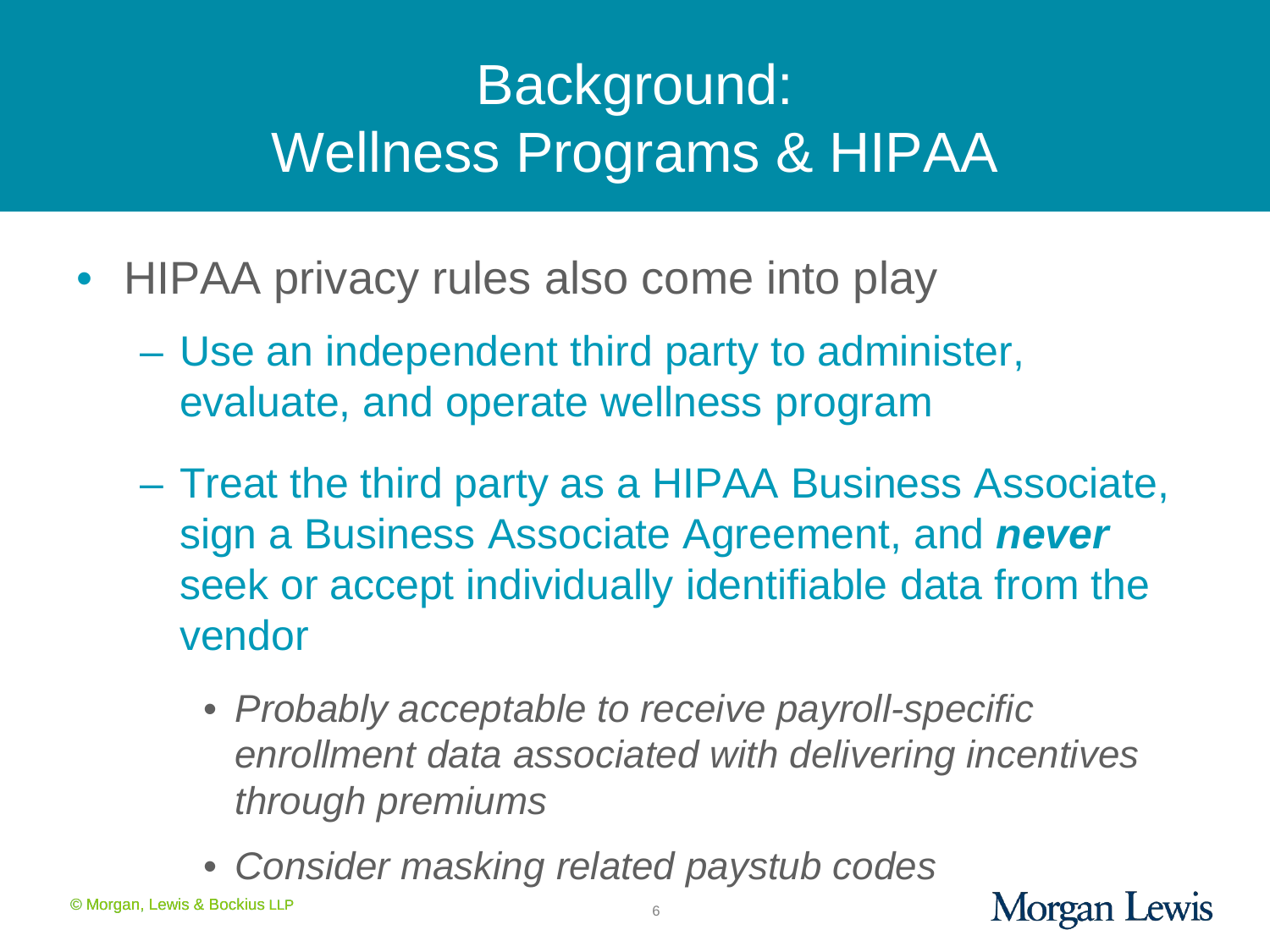### Background: Wellness Programs & ACA

- Codifies in ERISA, IRC, and PHSA what previously existed only on the level of regulations
	- Significant development that strengthens viability of HIPAA wellness rules and pressures EEOC
- Will kick 20% of COBRA cost cap to 30% in 2014
	- Smoking cessation up to 50%
	- Penalty or incentive
- Numerous wellness grants/subsidies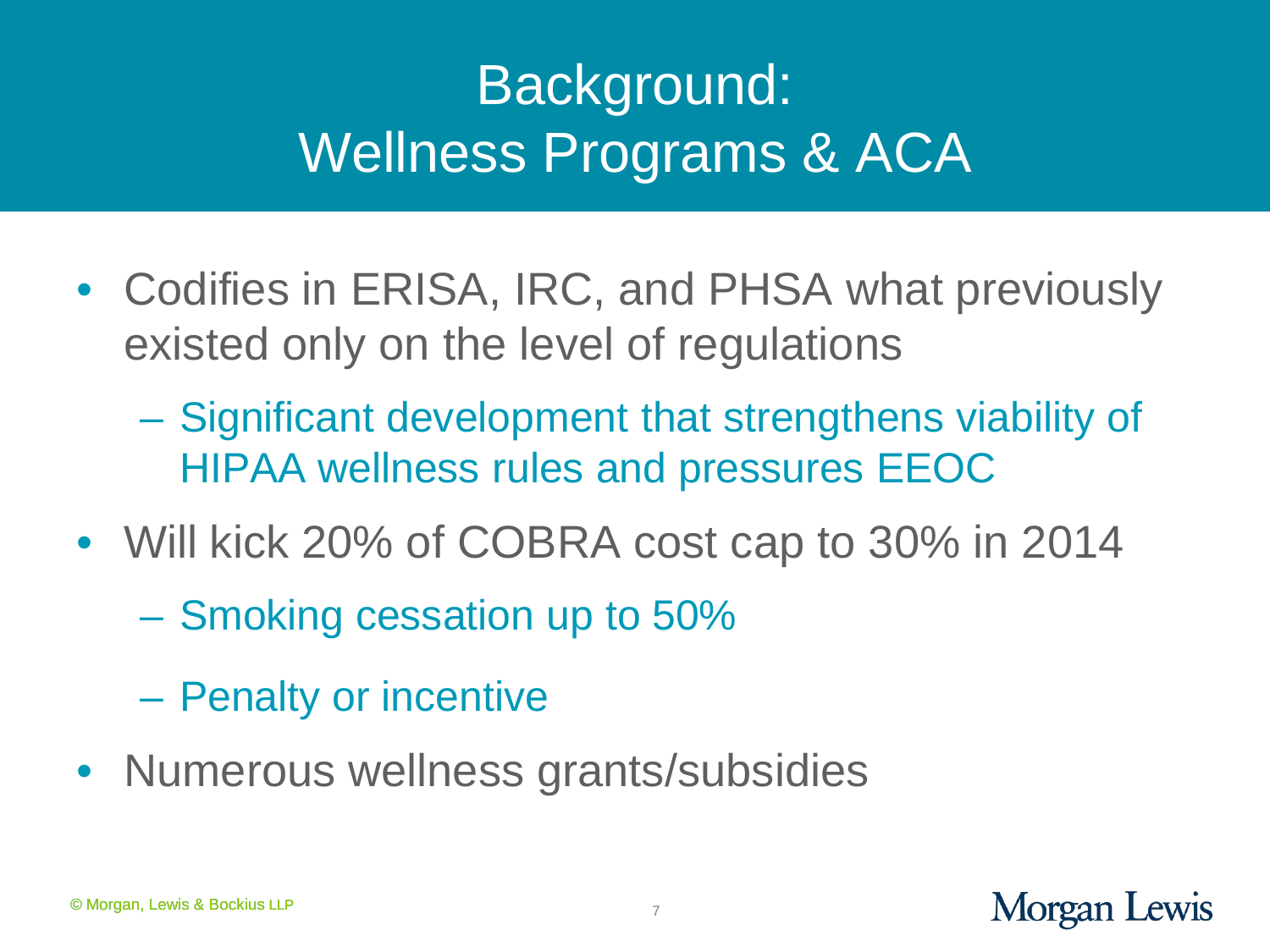### Final Wellness Regulations: Participatory & Health Contingent

- Final wellness regulations issued (June 3, 2013)
	- Apply to plan years after January 1, 2014
	- Apply to grandfathered plans
- Participatory wellness program
	- Based on participation
	- No conditions for obtaining reward
	- Available to all similarly situated individuals regardless of health status

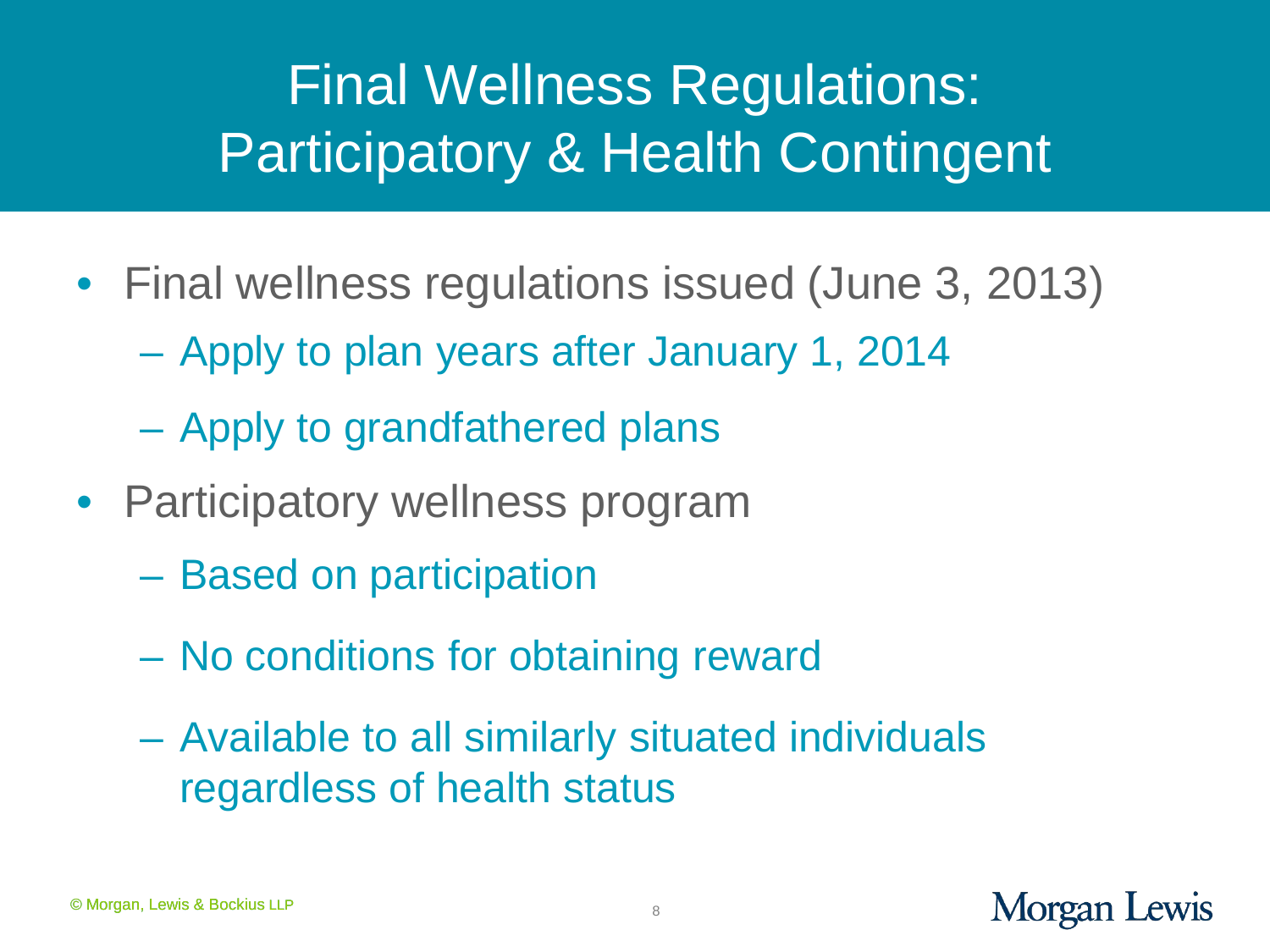### Final Wellness Regulations: Participatory & Health Contingent

- Participatory wellness program
	- Examples:
		- *Reimbursing gym membership*
		- *Paying for smoking cessation (whether quit or not)*
		- *HRA (without further action)*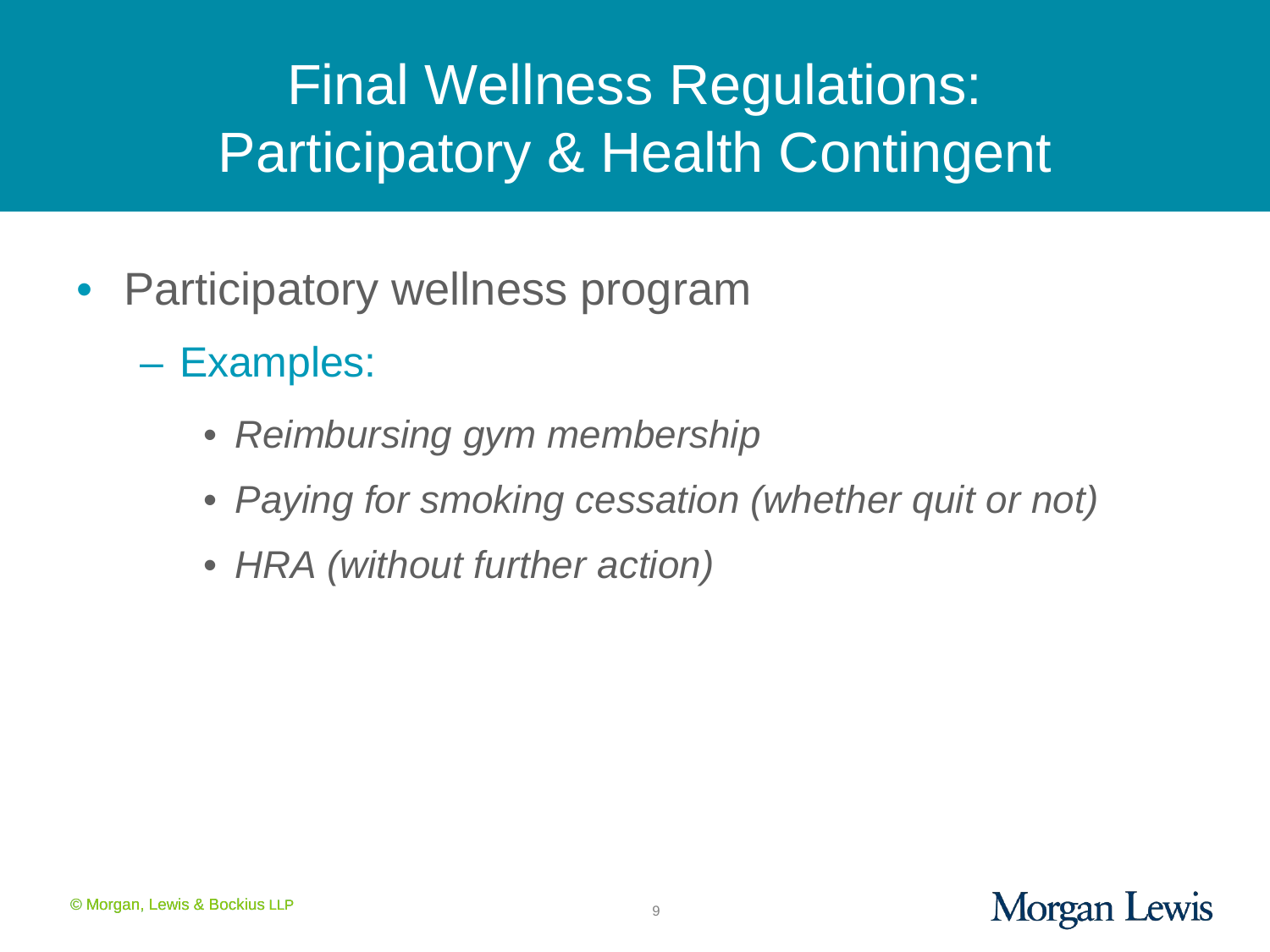### Final Wellness Regulations: Participatory & Health Contingent

- Health-contingent wellness program
	- Requires an individual to perform or complete an activity related to a health factor in order to obtain a reward
	- Two types:
		- *Activity-based wellness programs*
		- *Outcome-based wellness programs*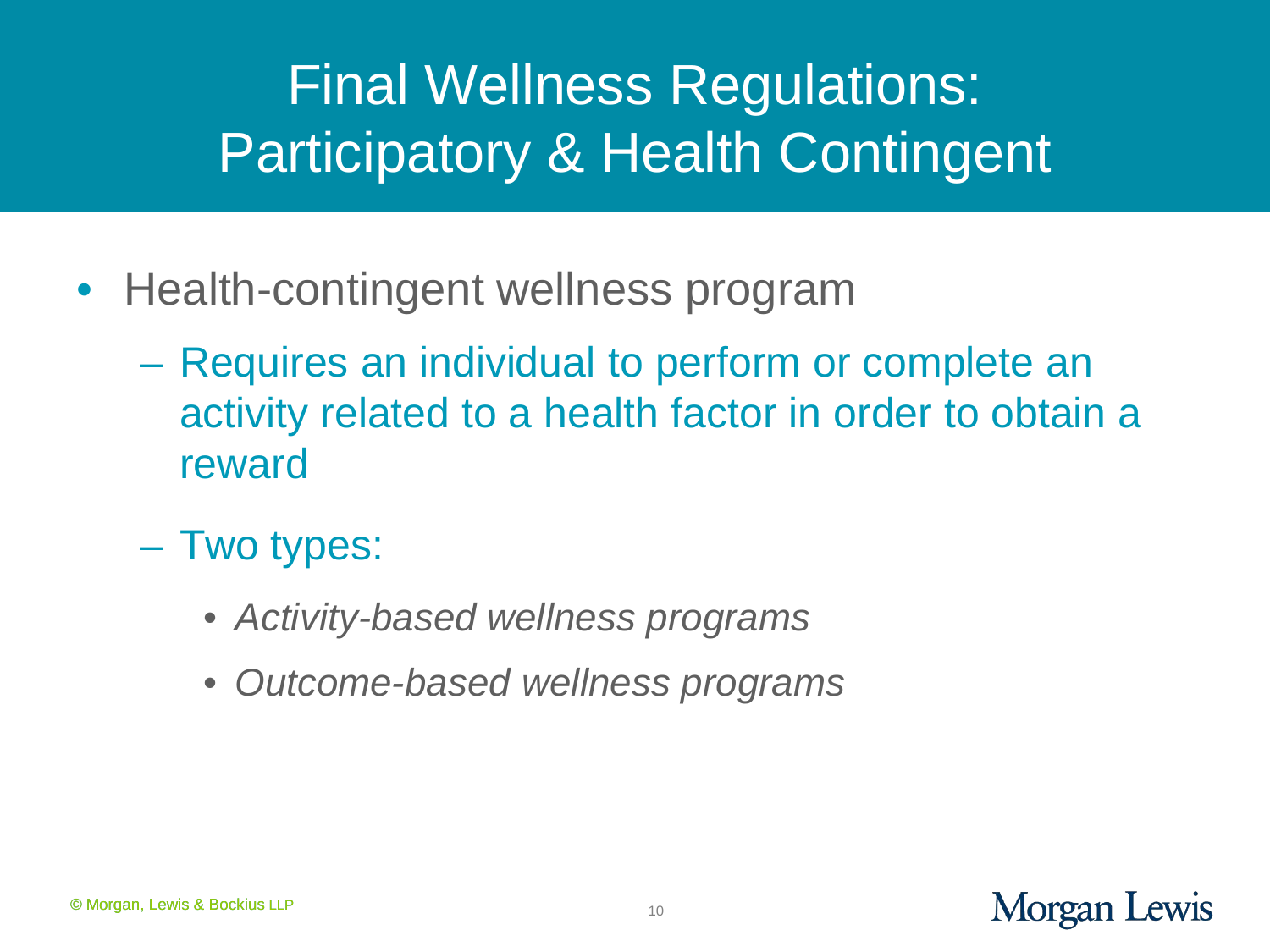#### Health-Contingent Wellness Programs

- Activity-based wellness program
	- Reward based on activity related to a health factor but does not require the individual to attain or maintain a specific health outcome
	- Examples:
		- *Walking programs*
		- *Diet programs*
		- *Exercise programs*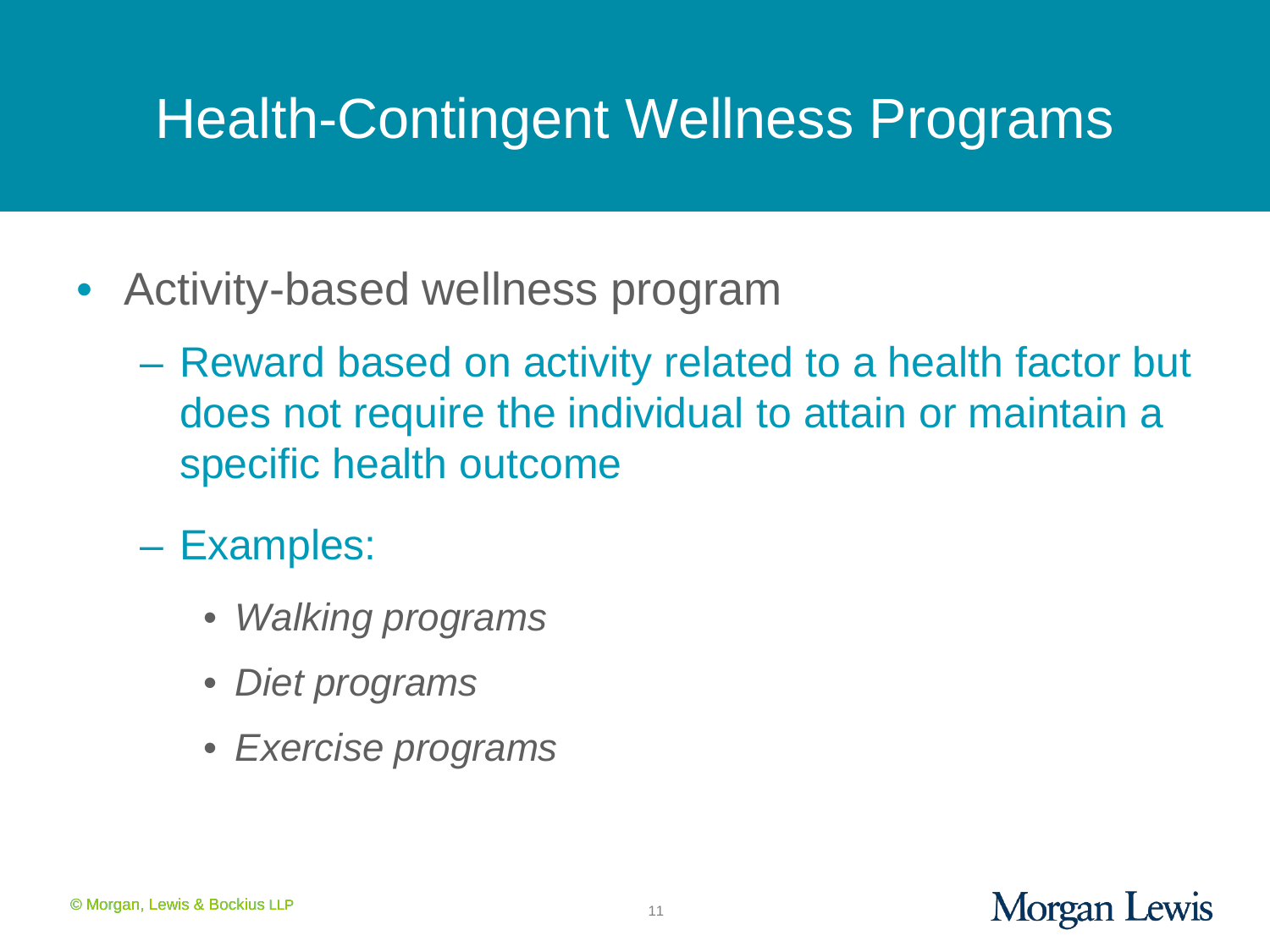#### Health-Contingent Wellness Programs

- Outcome-based wellness program
	- Requires an individual to attain or maintain a specific health outcome in order to obtain a reward
	- Examples:
		- *Attaining a specific BMI*
		- *Stop smoking*
		- *Cholesterol*
		- *Blood pressure*
		- *Glucose level*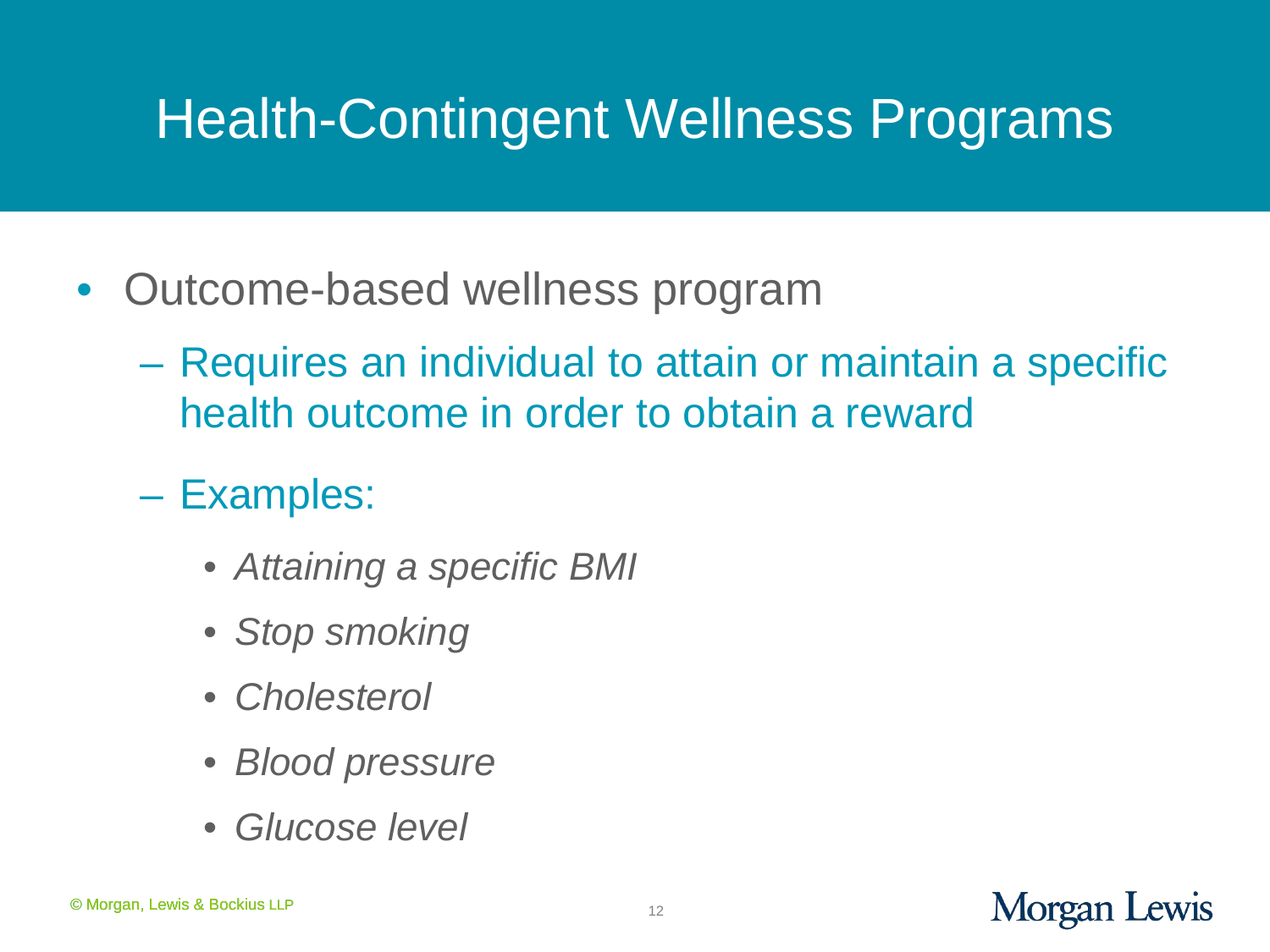### Five Requirements for All Health-Contingent Wellness Programs

- All health-contingent wellness programs must meet five requirements:
	- 1. Frequency of opportunity to qualify
		- *Once per year*
	- 2. Size of reward
		- *Up to 30% cost of coverage*
		- *Tobacco cessation (up to 50%)*
	- 3. Reasonable design
		- *To promote health*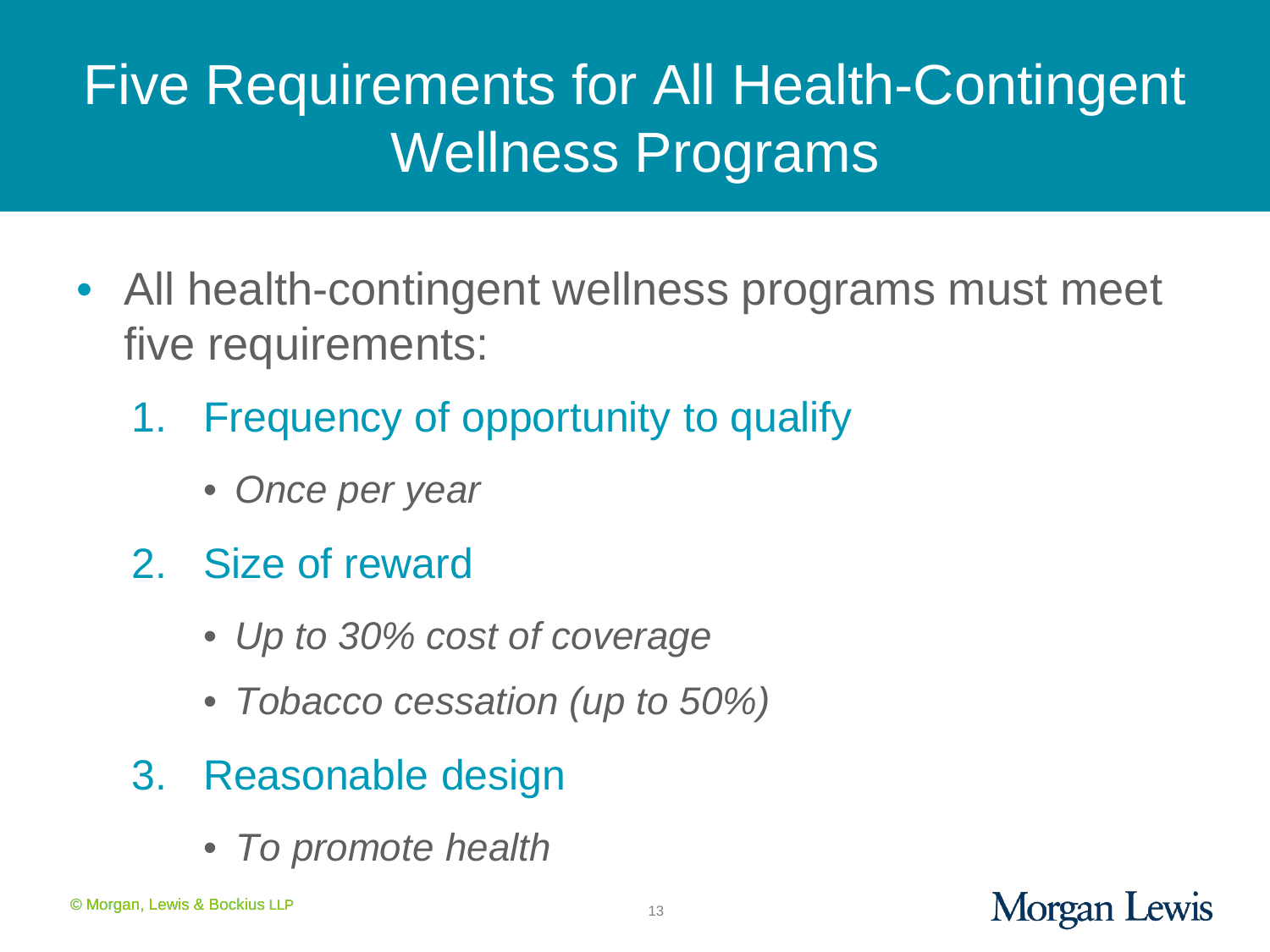#### Five Requirements for All Health-Contingent Wellness Programs

- 4. Uniform availability and reasonable alternative standard
	- *Must be available to all similarly situated individuals (allow reasonable standard or waive the standard)*
	- *Reasonable alternative standard need not be determined in advance*
	- *Full reward must be uniformly available even if an alternative standard is satisfied later during the year*
	- *If wellness standard is not medically appropriate – must provide standard that accommodates recommendation of an individual's personal physician*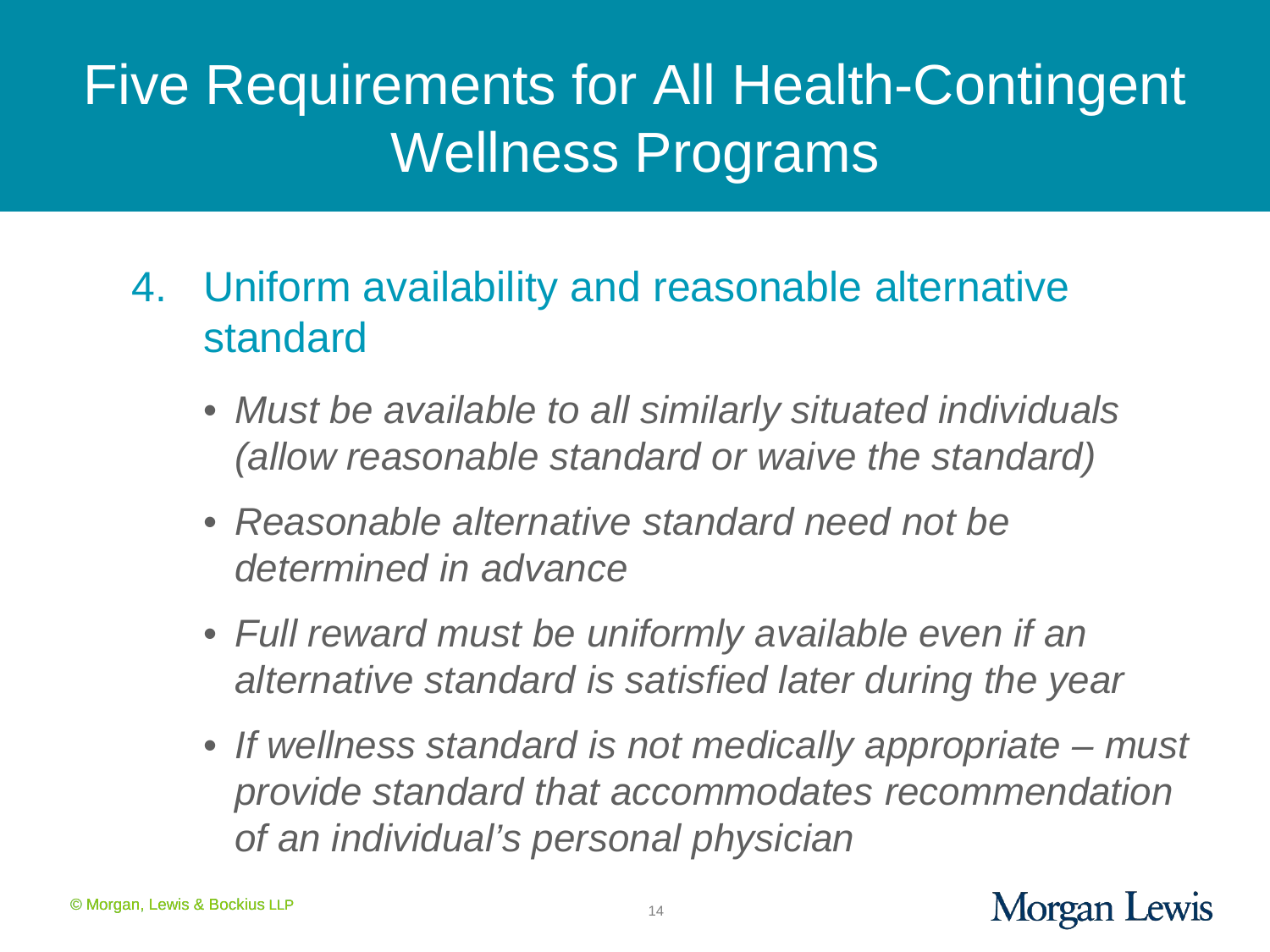#### Five Requirements for All Health-Contingent Wellness Programs

- 5. Notice of availability of reasonable alternative standard
	- *Must be disclosed in all plan materials describing terms of health-contingent program*
	- *Must provide contact information for individuals to request reasonable alternative standard*
	- *Sample language provided and also woven into regulation examples*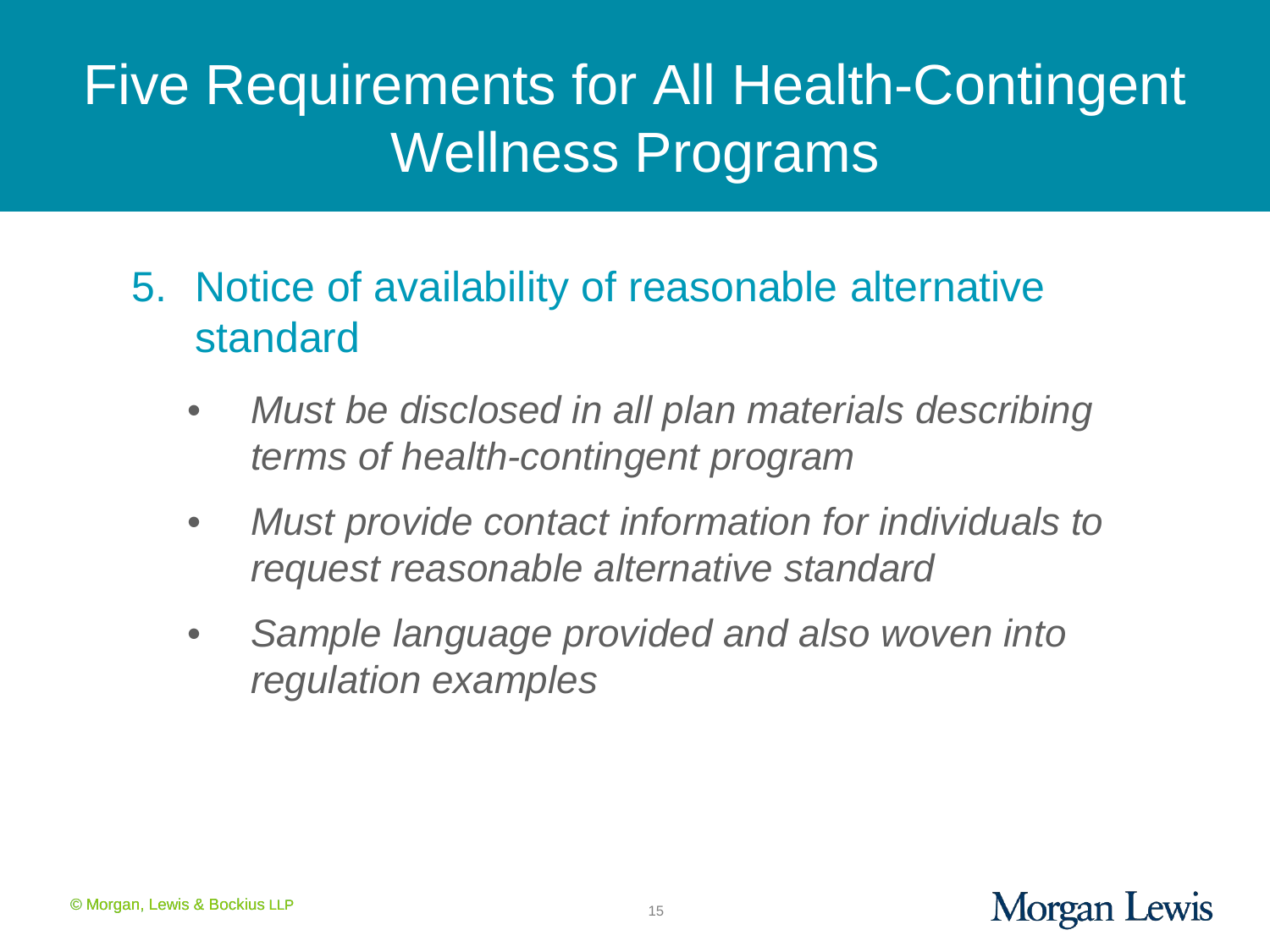#### Activity-Based/Outcome-Based **Distinctions**

- Activity-based wellness program
	- Must provide reasonable alternative for individuals if standard is unreasonably difficult due to a medical condition or if it is medically inadvisable
	- May seek verification from an individual's personal physician that health factor makes it unreasonably difficult or medically inadvisable
	- Waiver as an alternative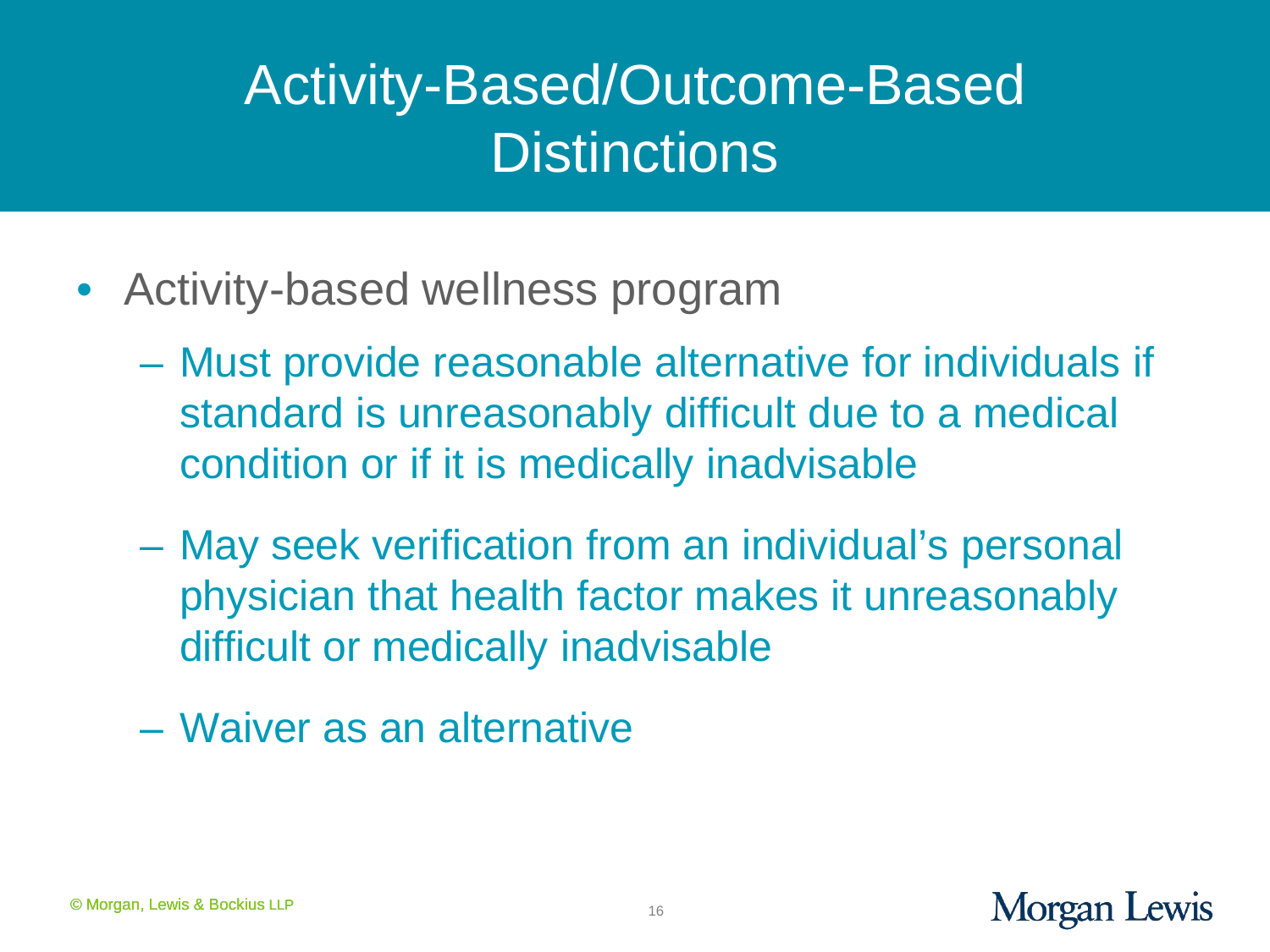#### Activity-Based/Outcome-Based **Distinctions**

- Outcome-based wellness program
	- Must provide reasonable alternative for any individual who asks
		- *Waiver as an alternative*
	- Reasonable alternative required regardless of medical condition
		- *However, must provide another reasonable alternative (or waiver) if standard is unreasonably difficult due to a medical condition or if it is medically inadvisable*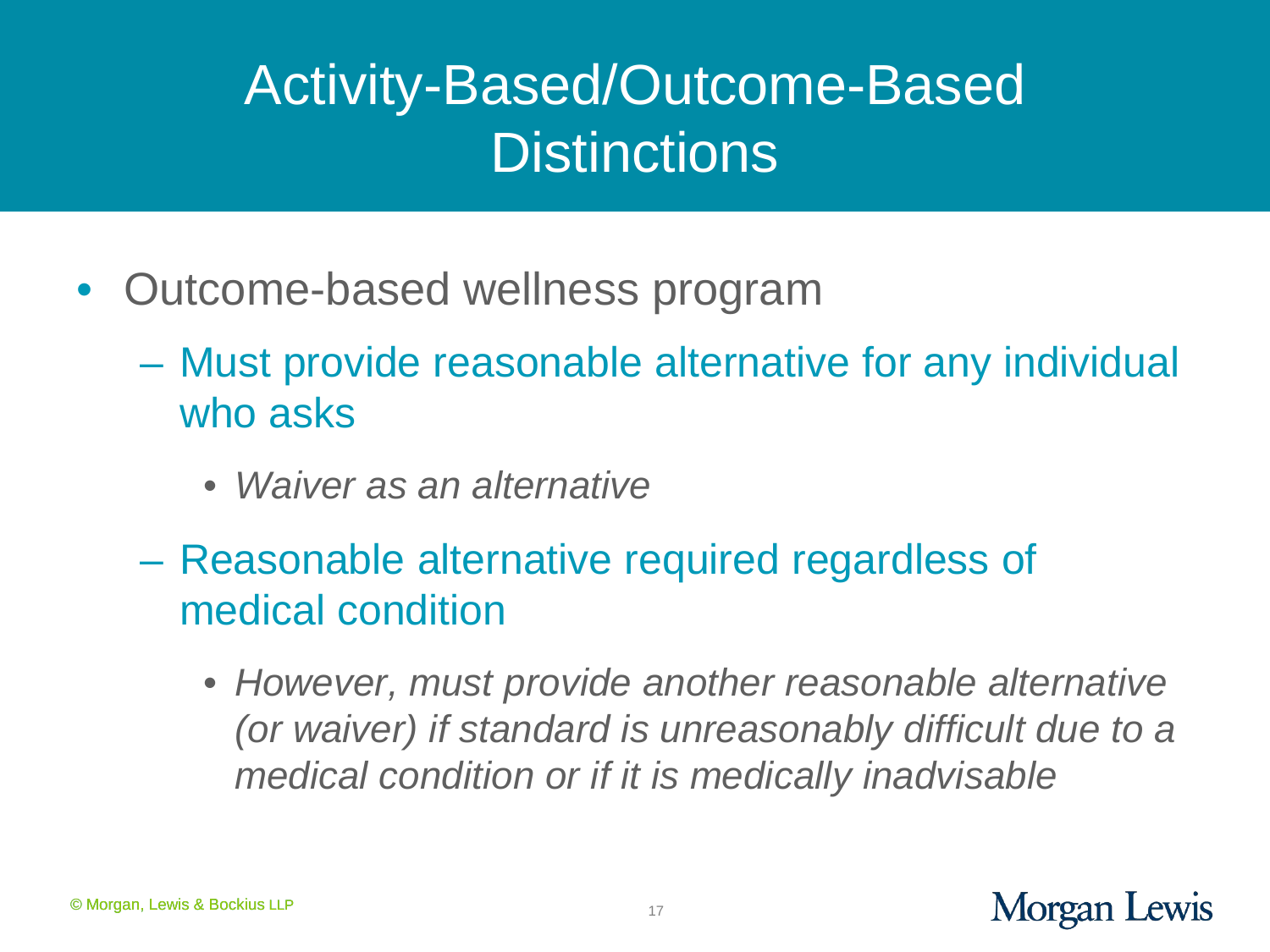#### Activity-Based/Outcome-Based **Distinctions**

- No physicians' notes necessary
	- *Unless reasonable alternative is activity based*
- Special rule if reasonable alternative is also outcome based
	- *Must provide additional time to comply*
	- *Must allow individual to request that the reasonable alternative comply with recommendation of personal physician*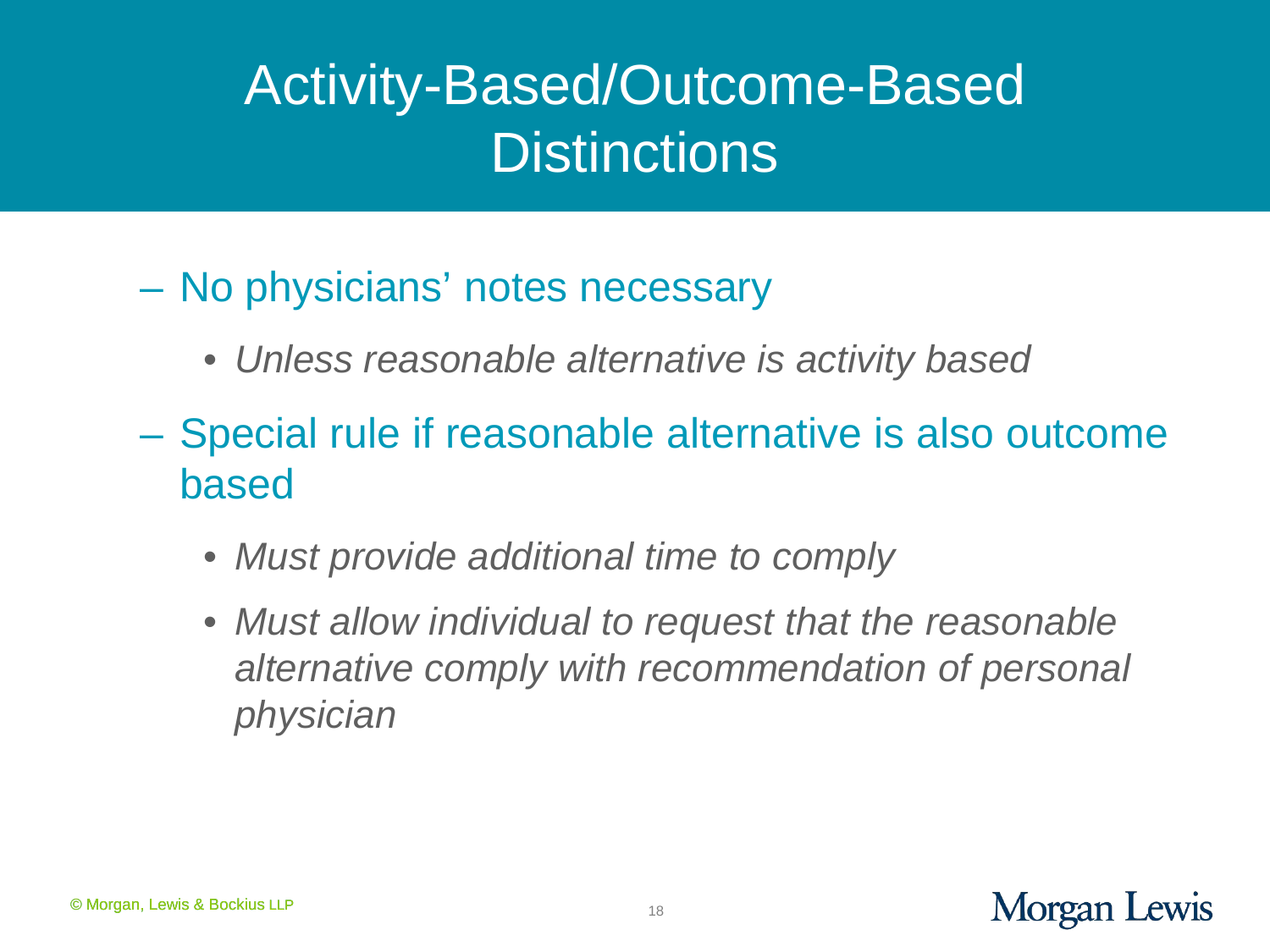#### Action Steps

- Effective for plan years after January 1, 2014
- Evaluate wellness programs before 2014
- **EEOC** guidance?
	- Recent hearing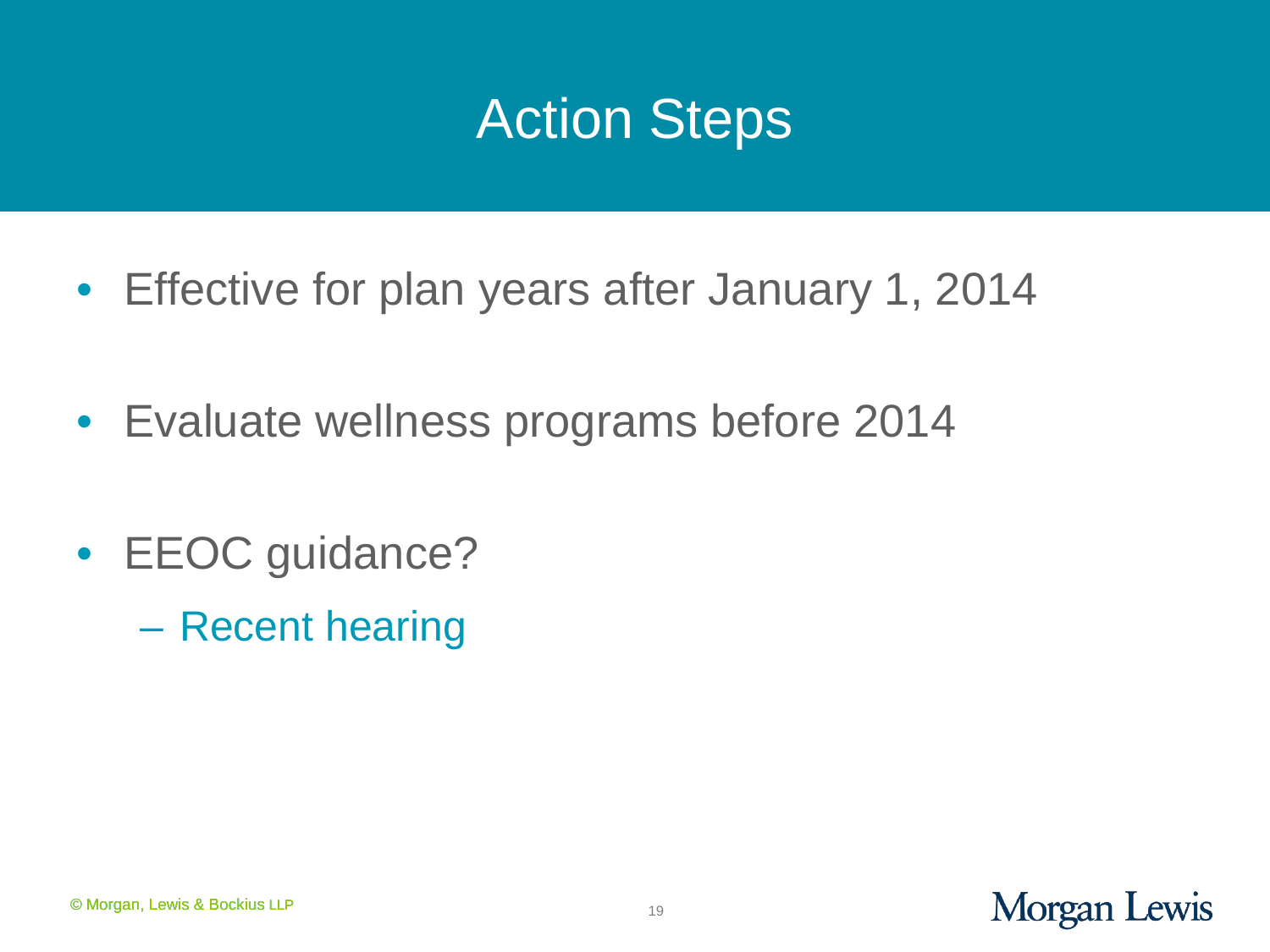## Questions?

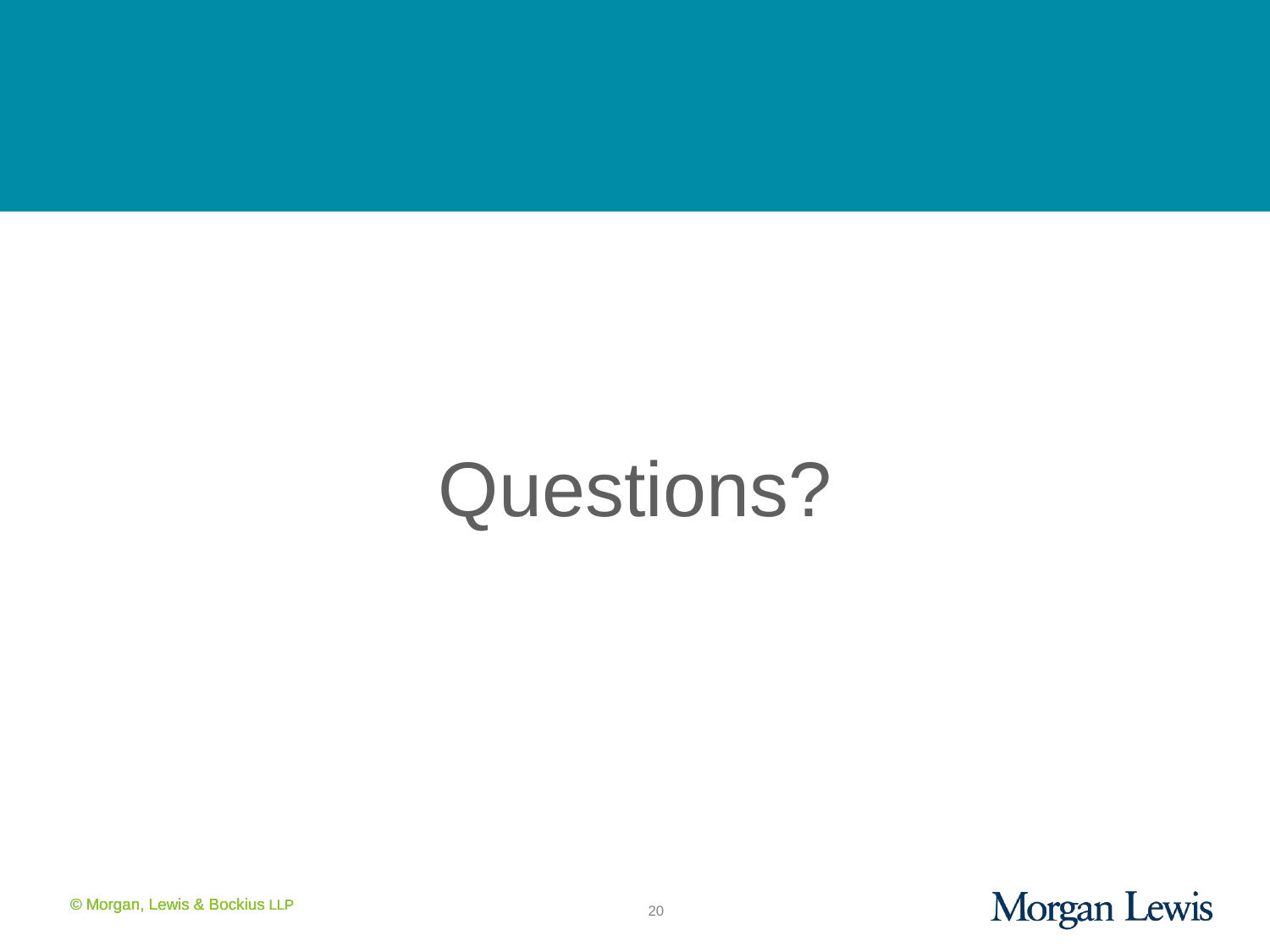#### Contact Information



Andy R. Anderson 312.324.1177 aanderson@morganlewis.com

Sage Fattahian 312.324.1744 sfattahian@morganlewis.com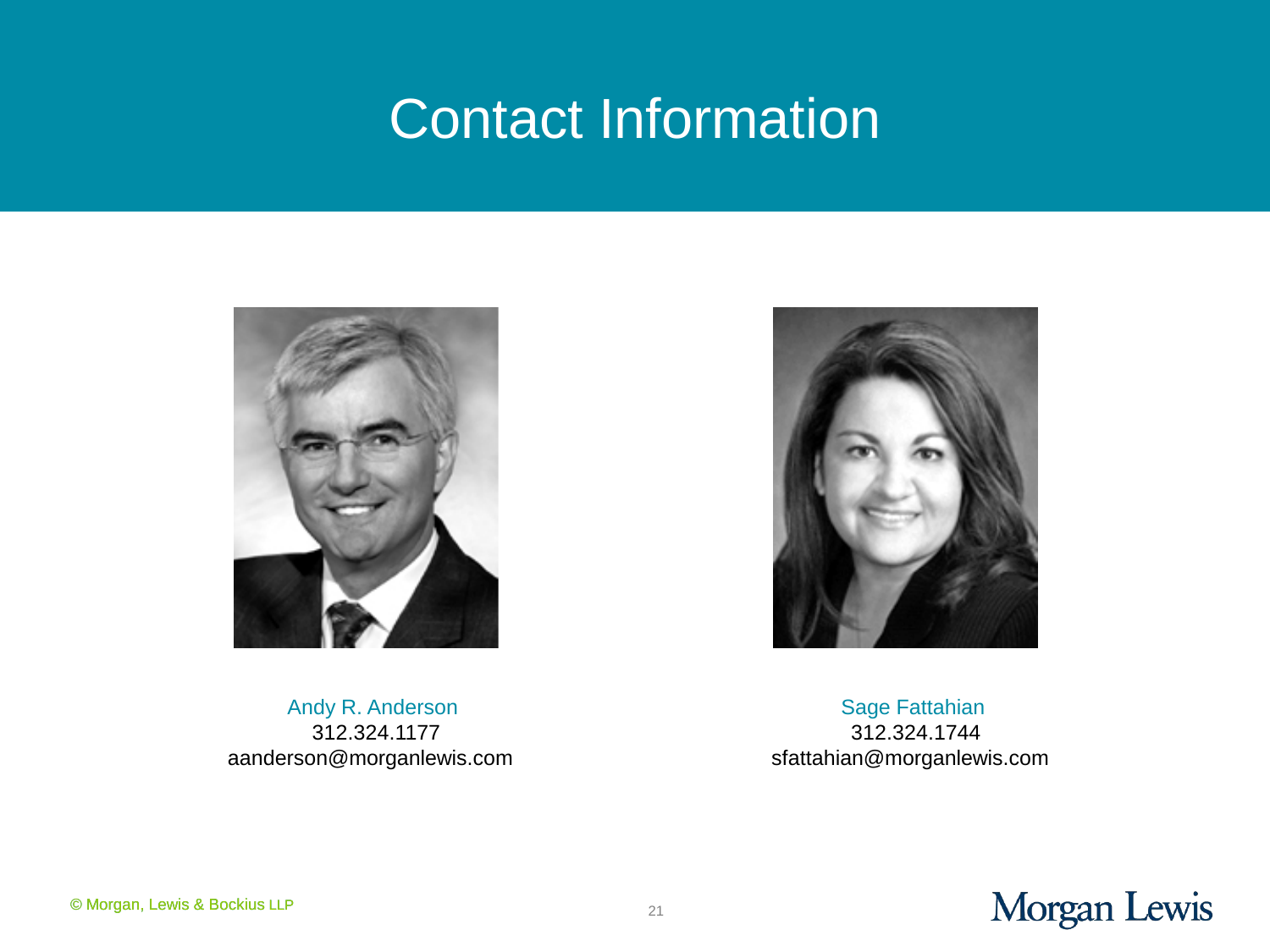#### DISCLAIMER

• This material is provided as a general informational service to clients and friends of Morgan, Lewis & Bockius LLP. It does not constitute, and should not be construed as, legal advice on any specific matter, nor does it create an attorney-client relationship. You should not act or refrain from acting on the basis of this information. This material may be considered Attorney Advertising in some states. Any prior results discussed in the material do not guarantee similar outcomes. Links provided from outside sources are subject to expiration or change. © 2013 Morgan, Lewis & Bockius LLP. All Rights Reserved.

#### • **IRS Circular 230 Disclosure**

To ensure compliance with requirements imposed by the IRS, we inform you that any U.S. federal tax advice contained in this communication (including any attachments) is not intended or written to be used, and cannot be used, for the purpose of (i) avoiding penalties under the Internal Revenue Code or (ii) promoting, marketing, or recommending to another party any transaction or matter addressed herein. For information about why we are required to include this legend, please see <http://www.morganlewis.com/circular230>.